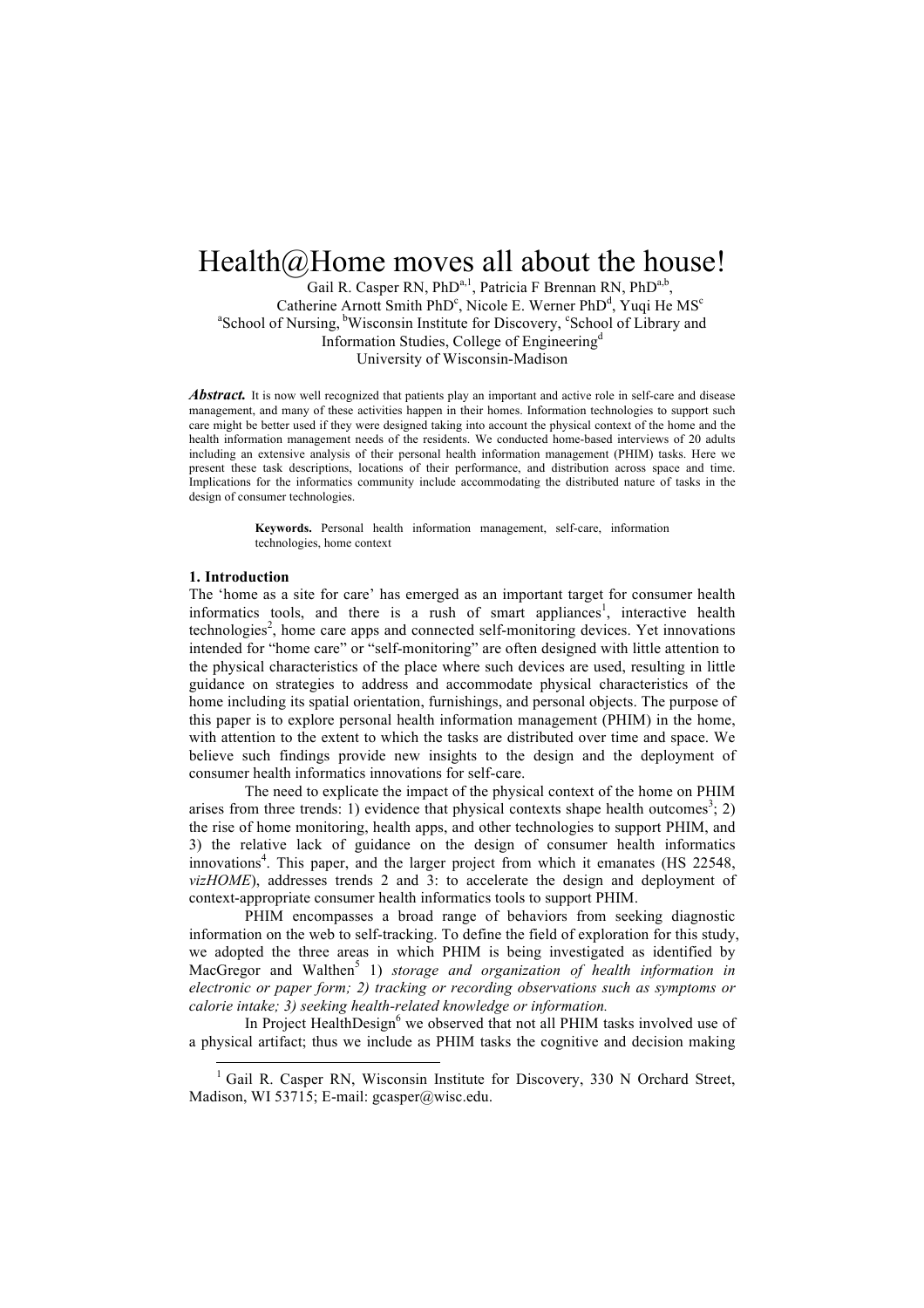tasks used for self-monitoring (e.g. selecting an insulin dose based on a glucometer reading). Thus PHIM comprises a suite of behaviors and cognitive strategies used by an individual to record, organize, act on, store, retrieve, or coordinate information related to health and health care**.** 

The growing literature on PHIM tasks in the home has focused on either selfreport by patients or laboratory observations of prompted task performance<sup>Error! Bookmark</sup> not defined.,7. These approaches attend to the psychomotor aspects of PHIM but they provide minimal description of the physical space of the home where tasks occur. However, we know that aspects of the home such as privacy, lighting, or storage access influence PHIM and the usefulness of devices to support it $8$ .

In earlier work exploring PHIM in the home, participants were asked to "show me how you do ..." without specific attention to context<sup>2</sup>. Our group employed a modified contextual inquiry to explore the spatial dimensions and natural trajectory of PHIM tasks from the perspective of the person in his or her home. Participants identified tasks that were most important to them; then described or demonstrated the steps of each task and where they performed them in a typical day. In addition, we believe this approach better illuminated cognitive aspects of PHIM, such as triggers and recall, as well as how visual cues in the home prompt PHIM tasks.

#### **2. Methods**

*Parent Project*. The data we report represent the first phase of the parent vizHOME project: exploring PHIM task performance in homes**.** We had approval from the Institutional Review Board for this phase of the study. Participants were compensated for their time.

*Setting and sample*. The target population was community-dwelling adults who reported having diabetes and lived in homes in urban, suburban or rural regions of a mid-western state. Four types of homes were targeted (detached, semi-detached, multi-unit and mobile) to represent a range of households. Adults with diabetes were selected as informants because they must regularly engage in a number of self-care activities involving PHIM tasks, and the disease affects many aspects of daily life, such as food selection and exercise needs.

*Data Collection and Data Analysis Procedures*. Similar to Dabbs and colleagues**Error! Bookmark not defined.**, we employed a modified contextual inquiry process involving three home visits to each participant, each visit lasting 2-3 hours. Contextual inquiry is an unstructured but purposeful interactive process situated in the person's natural environment. We employed a work systems approach to characterize the PHIM tasks and a consolidation strategy for data analysis.

Interviews were audio-recorded and were conducted by two study team members, an interviewer and a notetaker. Participants responded to questions about their health concerns, self-monitoring and self-management practices. A schematic map of the home was created to highlight layout and focal areas for PHIM. Participants identified specific PHIM tasks in the locations where they performed them when possible. All instruments and forms are available from the authors.

Additional data collected included general location of the home, global health rating, perceptual or mobility limitations, others living in the home, presence of pets and a home clutter rating. We also obtained full-scale 3D scans of the interior of each home. Data consolidation processes applied the Health@Home model<sup>9</sup> to characterize information management. Finally, we reviewed home maps to facilitate reconstruction of task activities across space and time.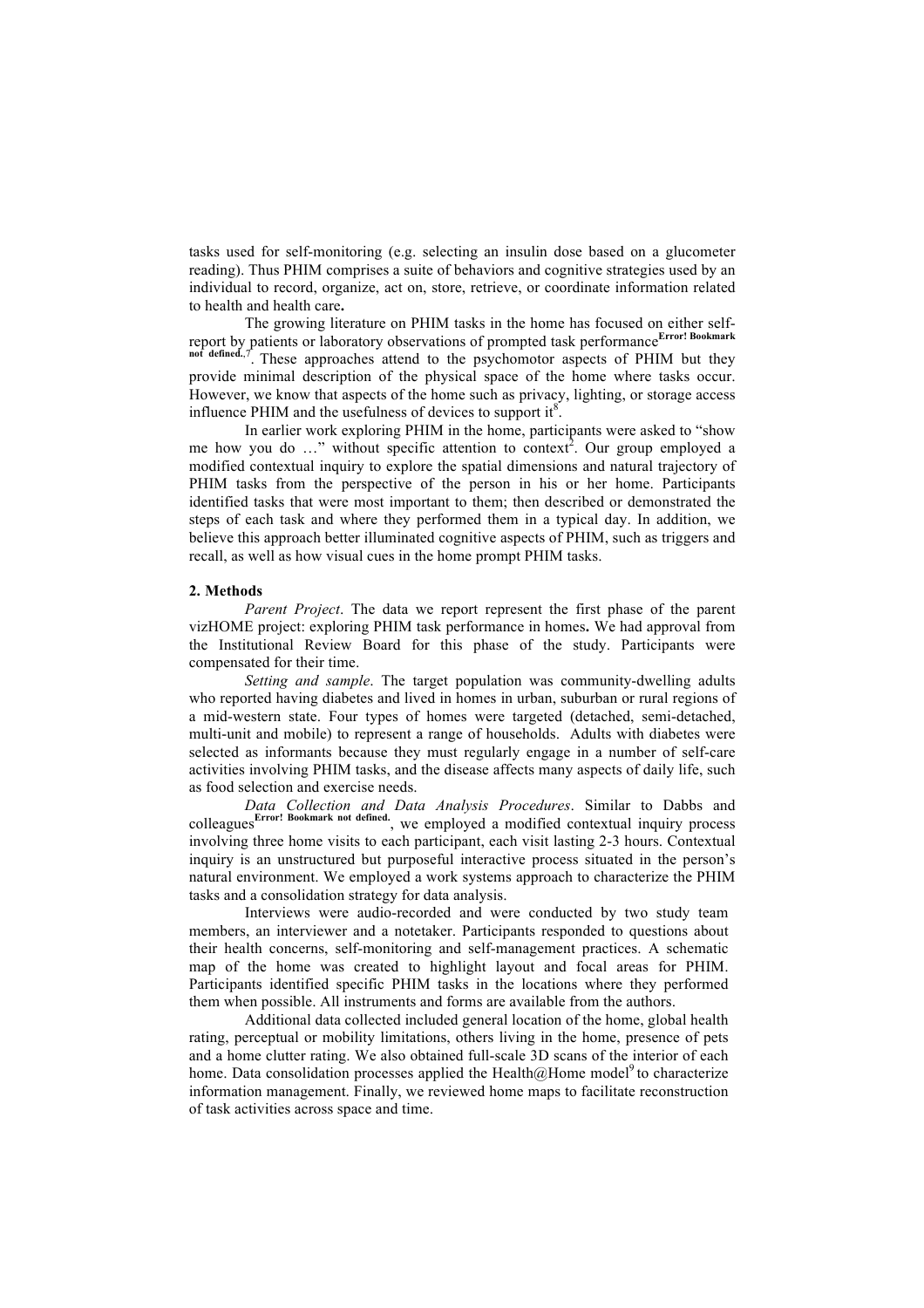# **3. Results**

We interviewed 20 people in their households during 2014-2015. The mean age of participants was 59 (sd=12), 65% were white, 70% were females, and 25% lived alone. All participants had a cell phone, a land line or both; all but one household had a laptop or a personal computer. We identified over 100 different tasks, and explored 60 in depth (3 per participant). Table 1 provides examples of PHIM tasks reported by the participants.

#### **Table 1:** Personal Health Information Management Task Examples

| <b>Medication Management</b>  | Self-Monitoring                    | <b>Information Management</b>   |
|-------------------------------|------------------------------------|---------------------------------|
| Manage & execute med schedule | Monitor & track blood sugar levels | Plan clinical appointments      |
| Restock7-day pill organizer   | Monitor blood pressure & cardiac   | Search for, use, & store info   |
| Prepare & take daily meds     | status                             | Journal about health conditions |
|                               | Assess, treat & monitor headaches  | or emotional state              |

We now provide three detailed examples of PHIM tasks, locations and time sequences reported by participants to illustrate this point. The schematic maps of the homes highlight distribution of tasks in the home as well as over time by solid vs broken arrows. See Table 2.

# **Table 2:** Vignettes and Home Layouts

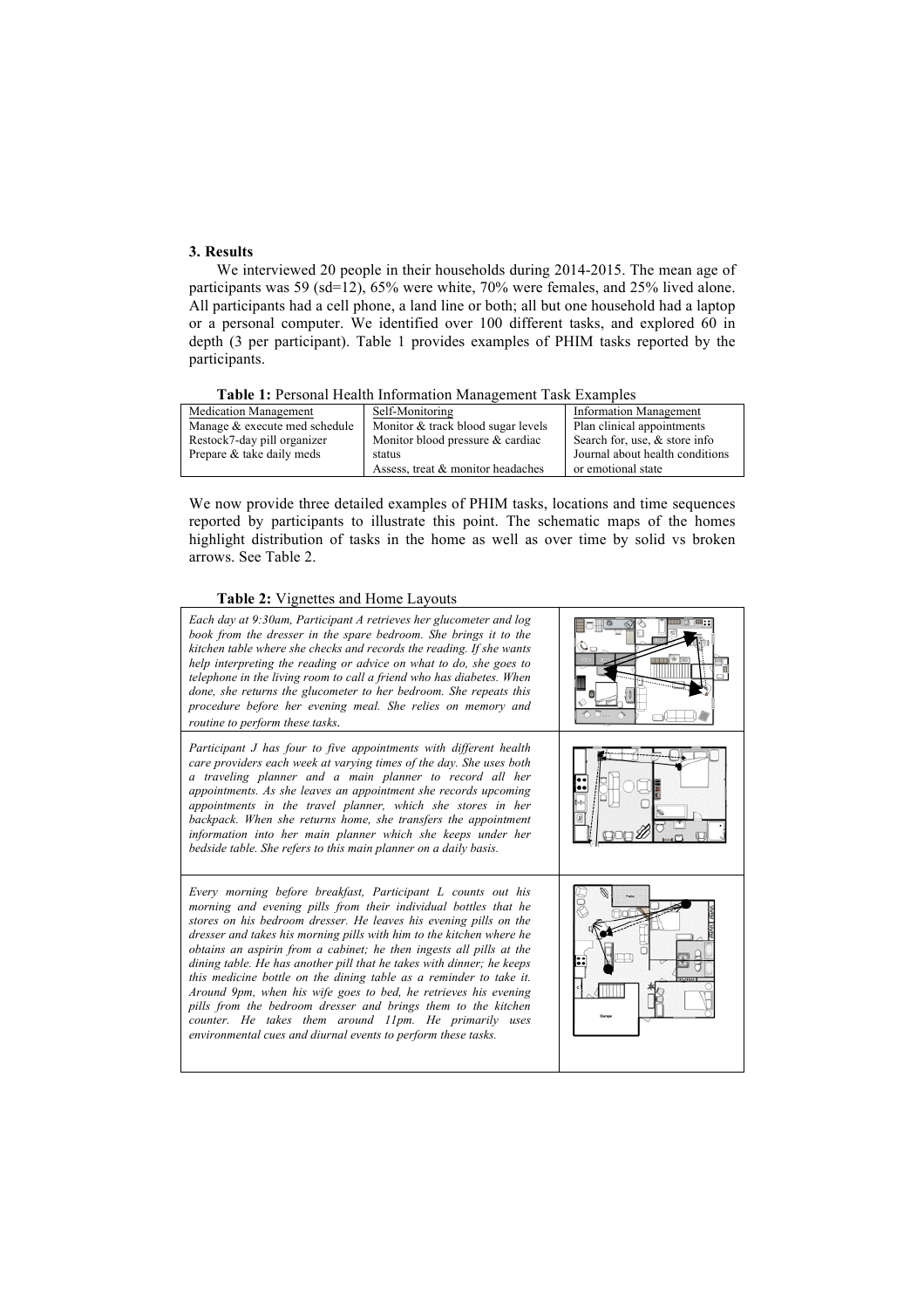Findings demonstrated that people perform PHIM tasks in multiple areas of the home. This suggests a distributed nature of even apparently simple tasks, such as taking a medication. These vignettes illustrate the distribution of the location and of the timing of PHIM task performance within individuals and across households. By consolidating data from the interviews and the maps, we discovered that PHIM task steps occur throughout the day and the home; most commonly in the kitchen, living room and bedroom.

We examined the extent to which PHIM task performance was distributed in space and time across all participants. We analyzed a total of 60 tasks, 20 medication management tasks, self-monitoring tasks and information management tasks. With only one exception, tasks related to medication management occurred not at a single point in time, but as a discrete set of steps unfolding over long intervals (95%) and in several different spaces in the home (90%). Similar variability in space and time was observed with information management tasks (75-80%) and self- monitoring tasks (80-55%).

# **4. Discussion**

There is no one place or time of day that PHIM tasks occur in the home. We explored a total of 60 different PHIM tasks identified in the course of three home visits with 20 people recruited for a larger study of how the home context influences PHIM. We expected that PHIM tasks, such as medication management, would happen in a specific place at a given, well-circumscribed time. This is evident in the case of Participant A, who has a specific time of day and specific space where she does her blood glucose monitoring. Even in this single act, however, there are interruptions and additional activities in additional spaces. Conversely, Participant L, who takes many medications during the day, starts planning and sorting actual pills early in the morning. He does not use a chart or record, but relies on memory. He distributes small containers of these pills throughout the house to intersect in the place he anticipates being at that time. We characterize PHIM tasks that unfold over space and time as "distributed".

Participant L used strategically placed objects, like a pill bottle, to serve as a visual cue to action. Palen and Aaløke's<sup>7</sup> description of the structures of 'pill boxes and piano benches' was echoed in the self-made solutions we uncovered in this study. From TV shows serving as cues to take a medication, or the color-coding on a kitchen calendar to signify types and timing of appointments, to having a refrigerator in the bedroom to enable taking medication after retiring - the individualization of routines customized to the home, even specific areas within the home, was apparent. This finding underscores the importance of design informed by understanding how and where patients actually perform tasks in their homes – not how they tell us they would perform them or even how they show us when in a hospital or clinic.

Even when people had access to technology, there was less reliance on computer and communications technologies, such as cell phones, laptops and/or desk top computers for PHIM. Participant J employed an extensive, redundant set of paper diaries to keep track of clinic visits, a very common type of PHIM. Here the artifact is not displayed and does not provide any visual cues to action, but rather serves as an archive. It is notable that the various diaries are stored in different places in the home, some being more accessible, others affording more privacy. Our findings suggest that PHIM is supported by three interrelated resources: 1) cognitive functions (memory and recall, 2) health-related objects (pill bottles and organizers) and 3) artifacts (diaries).

*Limitations*. The work presented here relies on descriptions of behaviors, actions and visual cues to infer motivation and intention. In addition, although